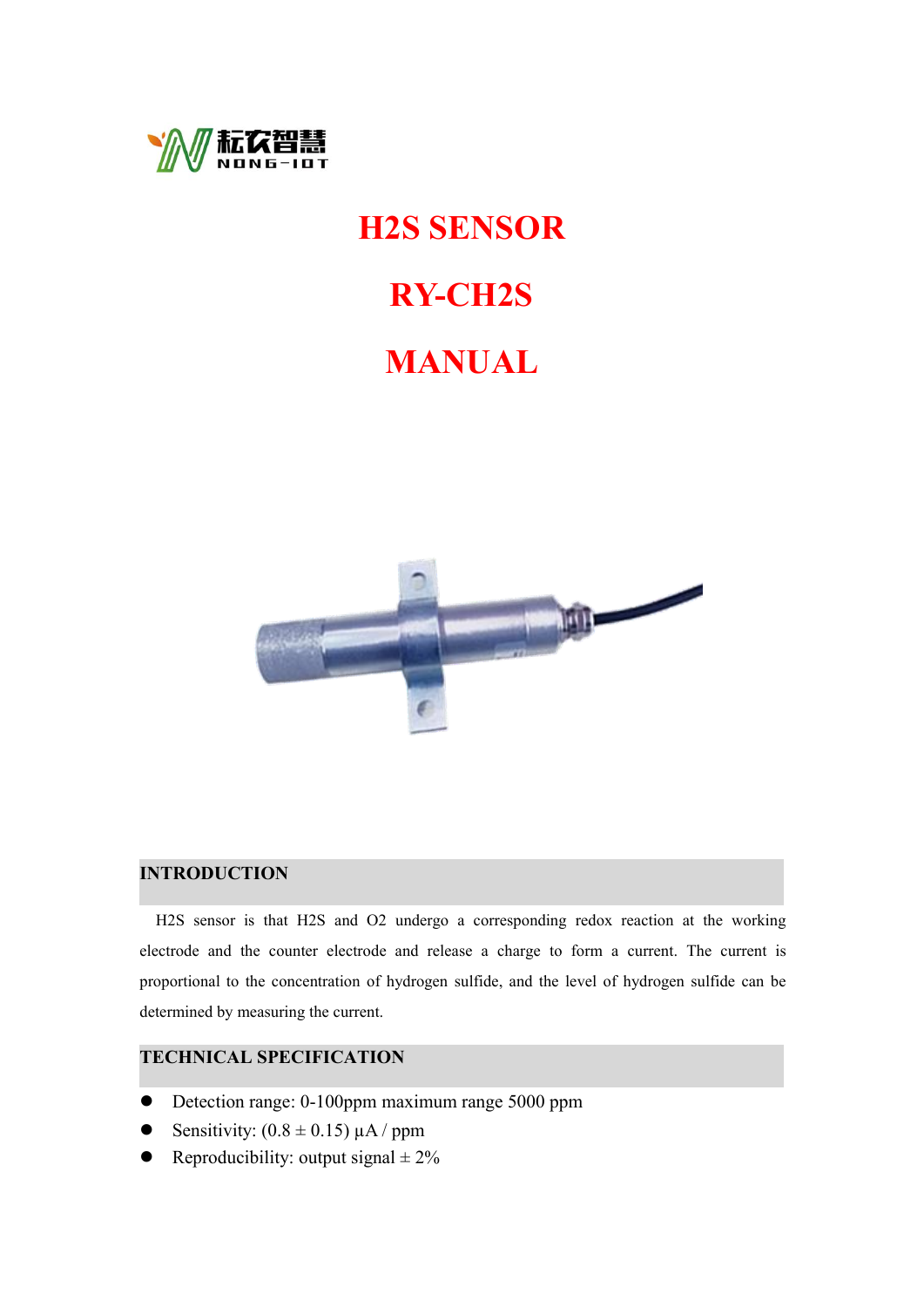- Response time:  $\leq 30s$
- Signal attenuation:  $\leq$ 2% / month
- Zero drift: 0.2ppm (clean air)
- Temperature range:  $-20 \sim +50$  °C
- Temperature drift:  $\leq 0.5$  ppm (20  $\sim 50$  °C)
- Humidity range: ≤95% RH
- Pressure range:  $90 \sim 110 \text{KPa}$
- Storage temperature:  $0 \sim 20$  °C recommended
- Storage period: 6 months
- $\bullet$  Expected service life: > 24 months
- Product weight: about 200g
- Case size: 140mm x 30mm

#### **COMMUNICATION PROTOCOL**

Communication specifications Baud rate: 9600 Data bits: 8 Stop bit: 1 Check digit: None Flow control: None Unified packet format (XX: slave station number 0X01-0XFF; CRClo CRChi: CRC check code low byte first, high byte second) Write station number command The format of the command sent by the host: Device address function code start register address register number data length data CRC check xx 10 0001 0001 02 00xx CRCloCRChi (XX = 0X01-0XFF) Slave response command format: Device address function code start register address register number CRC check Xx 10 0001 0001 CRCloCRChi Example: Command 00 10 00 01 00 01 02 00 33 EA 04 Reply 00 10 00 01 00 01 51 D8 Read station number command (fixed command) The format of the command sent by the host: Device address function code start register address register number CRC check 00 03 0001 0001 CRCloCRChi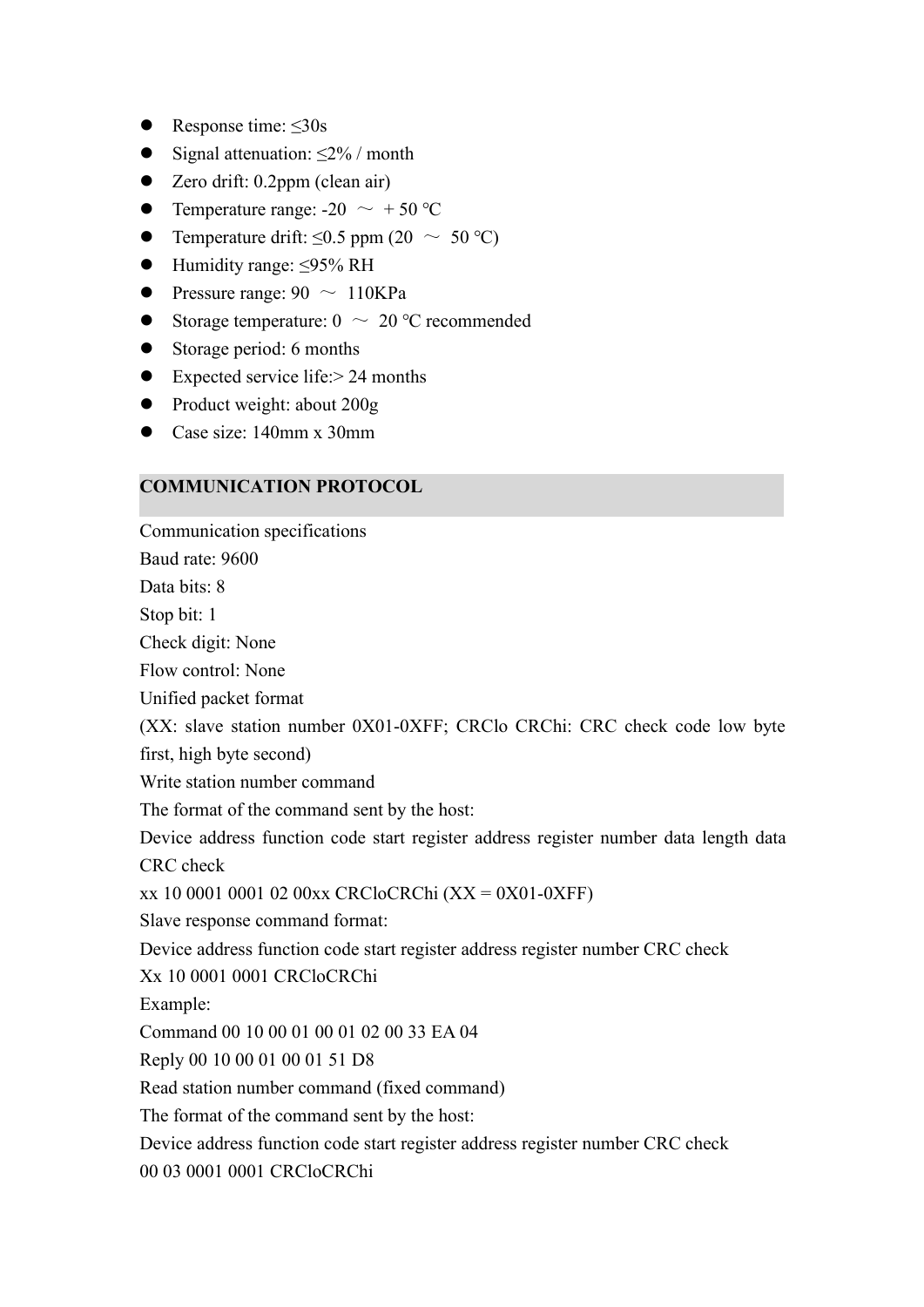Slave response command format: Device address function code data length data CRC check 00 03 02 00xx CRCloCRChi (XX = 01-ff) Example: Command 00 03 00 01 00 01 D4 1B Reply 00 03 02 00 FF C5 C4 Read data command The format of the command sent by the host: Device address function code start register address register number CRC check xx 03 0000 0001 CRCloCRChi Slave response command format: Device address function code data length data CRC check Xx 03 02 00yy CRCloCRChi Example: Command FF 03 00 00 00 01 91 D4 Reply FF 03 02 02 08 91 36 Note: H2S value =  $0208(16 \text{ binary}) = 520/10 = 52(10 \text{ binary})$  ppm

#### **INSTALLATION & USAGE**:

Selection of installation location. This product is installed in indoor high-rise buildings and away from high-power electrical equipment to prevent interference.

#### **PRECAUTIONS & MAINTENANCE**:

U-shaped clip, place the product fixed on the installation rack or indoor to test whether the data collection is normal, if it is not normal, please check whether the cable plug is connected well.

Sensor dimension drawing:



U-shaped clip size drawings: